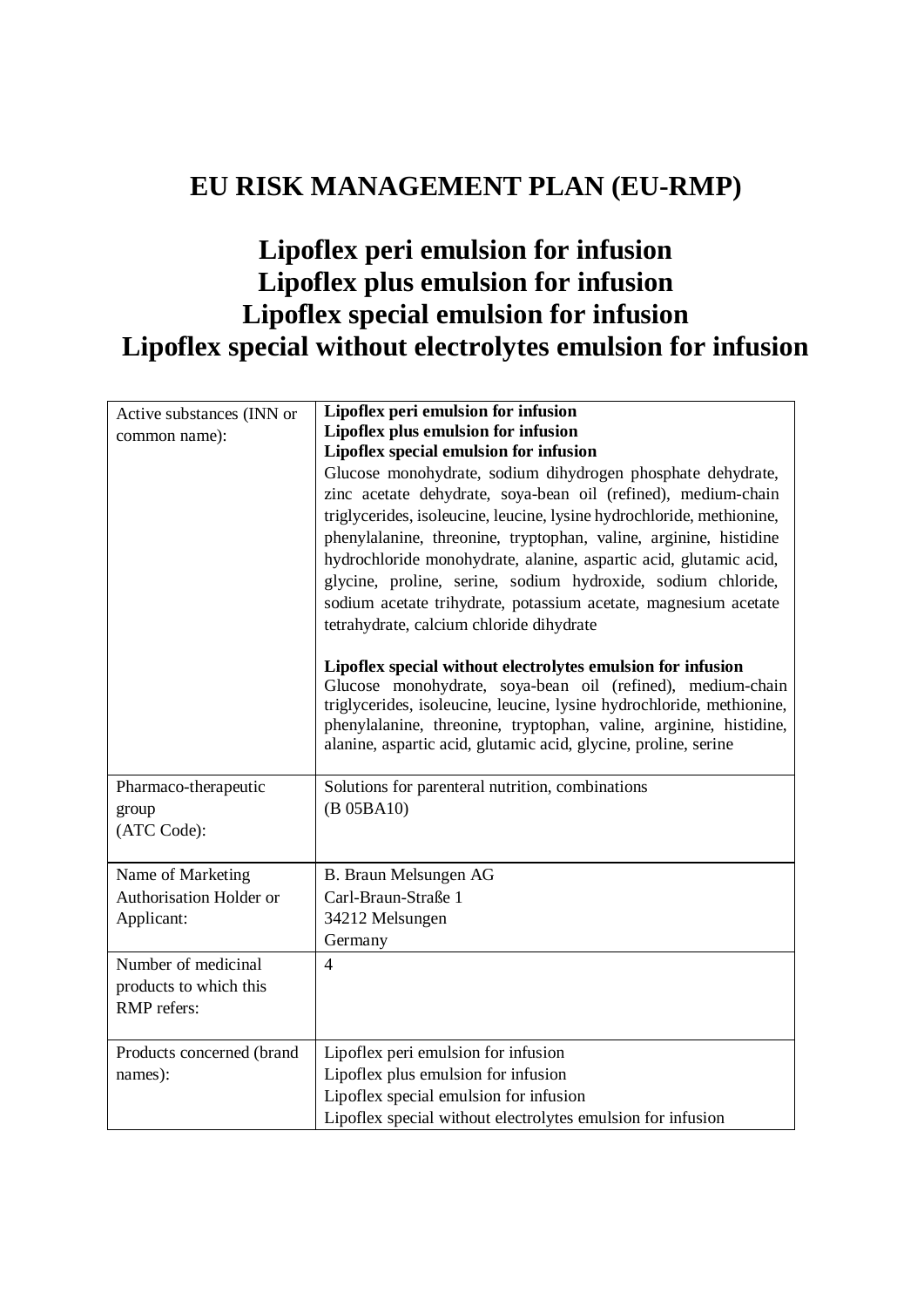## **Data lock point for this RMP**

## 30.04.2014 **Version number**

#### 03 **Date of final sign off**

Please see effective date in the header

#### **B. Braun Melsungen AG**

*Persons supplied with this information must understand that it is strictly confidential. Information contained herein cannot be disclosed, submitted for publication or used for any purpose other than that contemplated herein without B. Braun Melsungen AG's prior written authorisation.*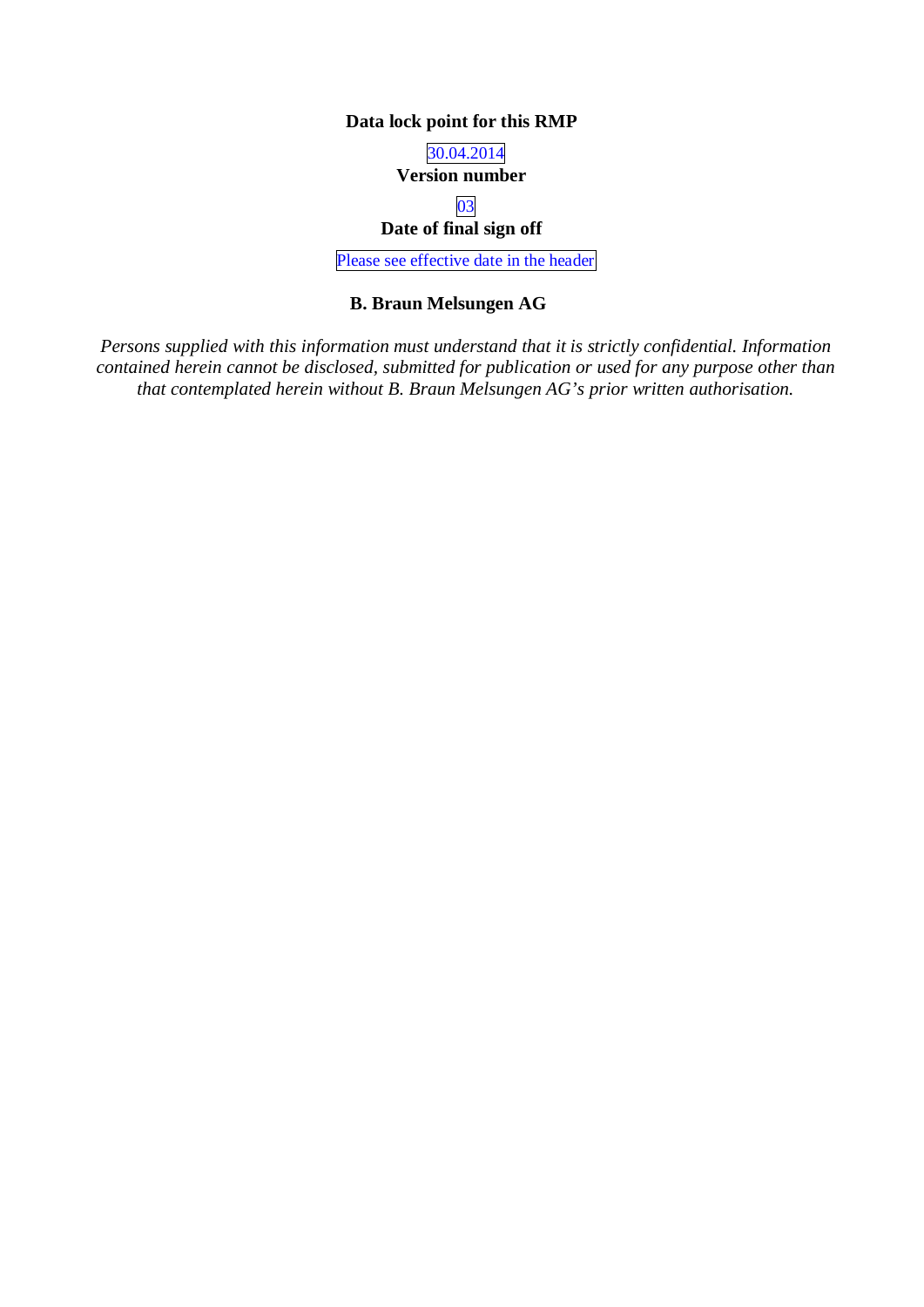## **VI.2. Elements for a Public Summary**

#### **VI.2.1. Overview of disease epidemiology**

Patients may need parenteral nutrition (PN) for any variety of diseases or conditions that impair food intake, nutrient digestion or absorption. Lipoflex is used to supply energy, essential fatty acids, amino acids, electrolytes and fluids for parenteral nutrition of patients. People of all ages receive parenteral nutrition. People can live well on parenteral nutrition for as long as it is needed.

Many hospitalised patients receive parenteral nutrition. In the U.S. for example, patients received PN in almost 360,000 hospital stays in 2009. About 33% of those were for children and newborns. Individuals can also receive this therapy at home and in long-term care facilities.

#### **VI.2.2. Summary of treatment benefit**

The standardised parenteral nutrition containing almost all compounds is suitable for most of the parenteral fed patients. The constituents of Lipoflex, are generally established for medicinal use, and are acknowledged as being both efficient and safe. The combinations chosen in the Lipoflex versions have positive effects on the body homeostasis.

The important objective of parenteral nutrition is to meet energy requirements and to maintain vital organ structure and function. Protein degradation (catabolism) should be decreased and protein synthesis promoted. Thus amino acid solutions are an essential part of a complete parenteral nutrition regimen providing building blocks for protein synthesis and maintaining nitrogen balance (homeostasis). The amount of nitrogen administered during parenteral nutrition is crucial to reduce catabolism. The infusion of lipid emulsions allows a high energy supply and is indispensable for the supply of essential fatty acids, components of each cell membrane and tissue. In addition, it balances the energy provision by glucose, thereby reducing an overdose of each other. Glucose is the most important energy source for all organs and tissues, and is used exclusively in the brain and nervous tissue, erythrocytes and renal medulla. Additionally, glucose is required for normal metabolism of fatty acids. Electrolytes administered with Lipoflex help to maintain the blood levels necessary for the physiological processes of the cell, for which rather constant electrolyte levels are prerequisite.

## **VI.2.3. Unknowns relating to treatment benefits**

There are no unknown related to treatment benefits for Lipoflex.

| <b>Important identified risks</b>                                         |                                                                                                                                                                                                                                                                                                                                                                                                                                  |                                                                                                                                                                                                                             |
|---------------------------------------------------------------------------|----------------------------------------------------------------------------------------------------------------------------------------------------------------------------------------------------------------------------------------------------------------------------------------------------------------------------------------------------------------------------------------------------------------------------------|-----------------------------------------------------------------------------------------------------------------------------------------------------------------------------------------------------------------------------|
| <b>Risk</b>                                                               | What is known                                                                                                                                                                                                                                                                                                                                                                                                                    | <b>Preventability</b>                                                                                                                                                                                                       |
| <b>Allergic reactions</b><br>(Hypersensitivity)                           | Most allergic reactions are minor, such as<br>rash.<br>But in some cases, an allergic reaction can be<br>life-threatening and can present with $\bullet$<br>dyspnoea, hypotension and shock.<br>Hypersensitivity reactions to the lipid<br>emulsion of parenteral nutrition have been<br>reported by patients with soybean, peanut or<br>egg allergies as skin eruption and urticaria.<br>They are considered to be fairly rare. | Lipoflex special must not be used<br>in patients with known allergy to<br>soy bean or egg protein.<br>Previous allergic reactions to<br>soybean or egg or to any other<br>substance should be reported to the<br>physician. |
| Intolerance in patients with<br>inborn errors of amino acid<br>metabolism | There are some rare, genetic disorders of the $\bullet$<br>metabolism of one or a group of amino acids.<br>Inborn errors of aminoacid metabolism<br>usually present in infancy and early $\bullet$<br>childhood. However in some rare cases it can<br>present in adulthood e.g. when patients are                                                                                                                                | Lipoflex special must not be used<br>in patients with inborn errors of<br>amino acid metabolism.<br>The existence of such a disorder<br>must be immediately brought to<br>attention of the treating<br>the                  |

#### **VI.2.4. Summary of safety concerns**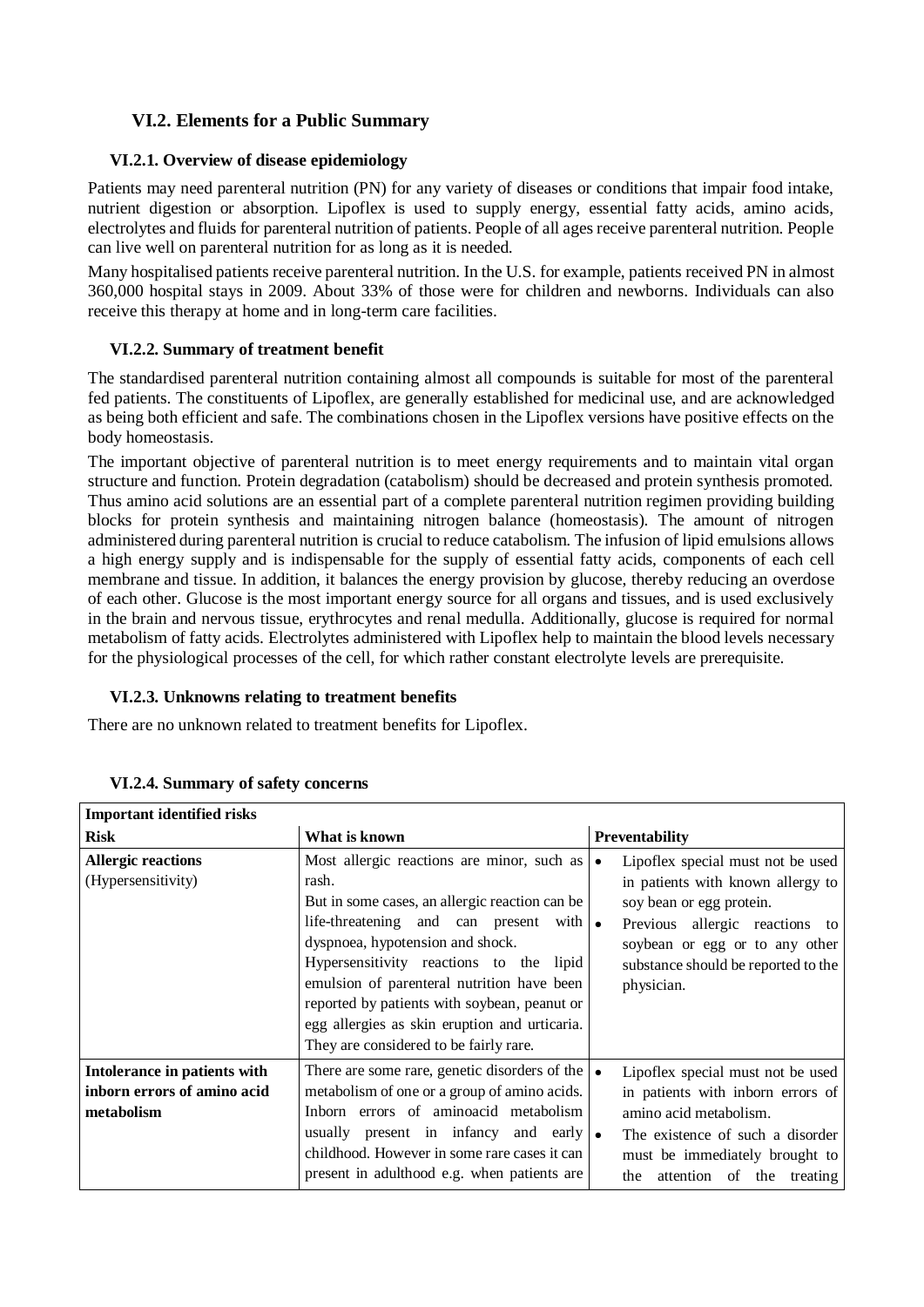| <b>Important identified risks</b>                                                                        |                                                                                                                                                                                                                                                                                                                                                                                                                                                                                                                                                                                                                                                                                                                                                                                                                                                                                         |                                                                                                                                                                                                                                                                       |
|----------------------------------------------------------------------------------------------------------|-----------------------------------------------------------------------------------------------------------------------------------------------------------------------------------------------------------------------------------------------------------------------------------------------------------------------------------------------------------------------------------------------------------------------------------------------------------------------------------------------------------------------------------------------------------------------------------------------------------------------------------------------------------------------------------------------------------------------------------------------------------------------------------------------------------------------------------------------------------------------------------------|-----------------------------------------------------------------------------------------------------------------------------------------------------------------------------------------------------------------------------------------------------------------------|
| <b>Risk</b>                                                                                              | What is known                                                                                                                                                                                                                                                                                                                                                                                                                                                                                                                                                                                                                                                                                                                                                                                                                                                                           | Preventability                                                                                                                                                                                                                                                        |
|                                                                                                          | exposed to increased protein intake or certain<br>medications and infections.<br>The most common amino acid disorders are<br>phenylketonuria,<br>urea cycle<br>disorders,<br>nonketonic hyperglycinaemia, tyrosinaemia<br>and maple syrup disease.<br>Treatment includes severe restriction of<br>natural protein intake, combined with an<br>amino acid supplement which substitutes all<br>necessary amino acids, excluding the one(s)<br>affected by the metabolic defect. Lipoflex<br>special is a standard product with an amino<br>acid composition of a natural high quality<br>protein. The different inborn errors of amino<br>acid metabolism require specific, different<br>adaptions of the amino acid composition that<br>a standard product cannot provide.                                                                                                               | physician. This is part of the<br>careful evaluation of each patient's<br>medical history before treatment is<br>started.                                                                                                                                             |
| Fat overload syndrome                                                                                    | 'Fat Overload Syndrome' results when the $\cdot$<br>lipid infusion rate exceeds the ability of the<br>body to utilize the lipids. The clinical $\bullet$<br>symptoms of 'Fat Overload Syndrome' are<br>complex. They include elevation of blood<br>lipid levels, fever, enlarged liver with or<br>without jaundice, enlarged spleen, decreased<br>number of red and white blood cells,<br>decreased platelets in blood, blood clotting<br>disorders, break-up of red blood cells,<br>abnormal liver function tests and coma.<br>Fat overload syndrome has been described<br>for dosages of parenteral lipids higher than<br>recommended in the product information.<br>Patients with impaired lipid utilization, e.g.<br>diabetes, impaired function of the kidneys,<br>liver or the thyroid gland, inflammation of<br>the pancreas or sepsis are at risk for fat<br>overload syndrome. | Recommended doses of Lipoflex<br>special should not be exceeded.<br>Blood lipids have to be controlled<br>and dosage adjusted as necessary.<br>Overnutrition must be avoided.                                                                                         |
| <b>Disturbance of blood</b><br>coagulation (bleeding)/or<br>tendency to form blood clots<br>(thrombosis) | Blood clotting (coagulation)<br>$be \bullet$<br>may<br>impaired in patients in poor overall condition<br>putting them into an increased risk of<br>bleeding. Also patients suffering from $\bullet$<br>genetic disorders like haemophilia or patients<br>drugs decreasing<br>treated<br>with<br>blood<br>coagulation (anticoagulants) or antiplatelet<br>agents (e.g. aspirin) are exposed to a higher<br>risk of bleeding. Blood clotting should be<br>under control before parenteral nutrition via<br>intravenous catheter should be started.<br>On the other hand patients with in a poor state<br>of health as well as bedridden patients are                                                                                                                                                                                                                                      | Lipoflex special must not be used<br>in patients with severely impaired<br>blood clotting function.<br>Coagulation status should<br>be<br>continuously<br>monitored<br>especially, in patients treated<br>concomitantly with anticoagulants<br>or antiplatelet drugs. |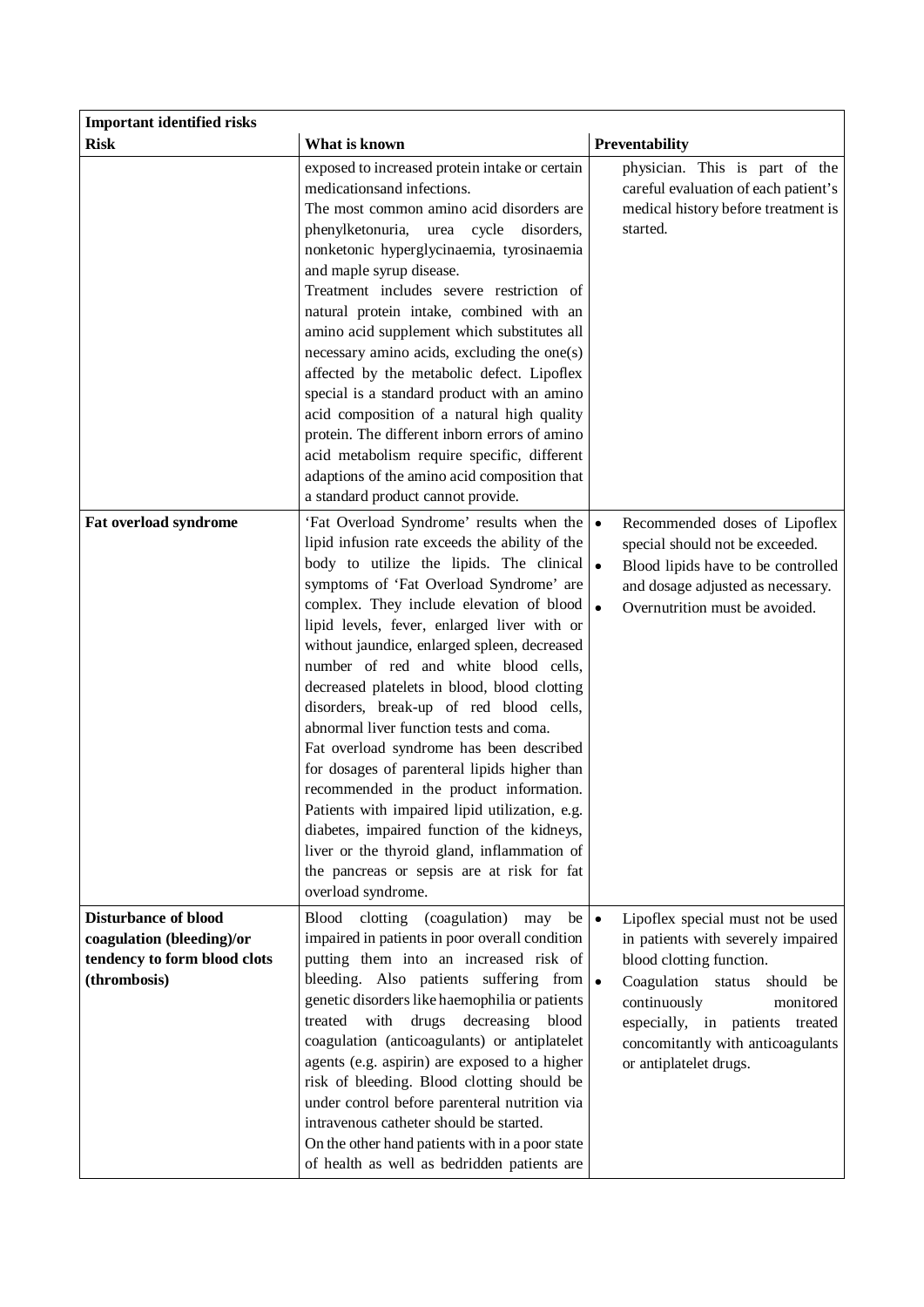| <b>Important identified risks</b>                                                          |                                                                                                                                                                                                                                                                                                                                                                                                                                                                                                                                                                                                                                                                                                                                                                                                                                                                                       |                                                                                                                                                                                                                                                                                                                                                                                                                                                                                                                                                                 |
|--------------------------------------------------------------------------------------------|---------------------------------------------------------------------------------------------------------------------------------------------------------------------------------------------------------------------------------------------------------------------------------------------------------------------------------------------------------------------------------------------------------------------------------------------------------------------------------------------------------------------------------------------------------------------------------------------------------------------------------------------------------------------------------------------------------------------------------------------------------------------------------------------------------------------------------------------------------------------------------------|-----------------------------------------------------------------------------------------------------------------------------------------------------------------------------------------------------------------------------------------------------------------------------------------------------------------------------------------------------------------------------------------------------------------------------------------------------------------------------------------------------------------------------------------------------------------|
| <b>Risk</b>                                                                                | What is known                                                                                                                                                                                                                                                                                                                                                                                                                                                                                                                                                                                                                                                                                                                                                                                                                                                                         | Preventability                                                                                                                                                                                                                                                                                                                                                                                                                                                                                                                                                  |
|                                                                                            | also often exposed to a higher risk of<br>development of blood clots in the blood<br>stream, which theoretically may be increased<br>after infusion of soybean oil emulsion.                                                                                                                                                                                                                                                                                                                                                                                                                                                                                                                                                                                                                                                                                                          |                                                                                                                                                                                                                                                                                                                                                                                                                                                                                                                                                                 |
| <b>High blood sugar</b><br>(Hyperglycaemia)                                                | High blood sugar may occur as a result of a<br>high rate of administration or impaired<br>utilization of glucose. Glucose is excreted in<br>urine when the blood glucose level reaches a<br>critic level (renal threshold). Excretion of $\bullet$<br>glucose is accompanied by increased<br>urination. If untreated, this can lead to<br>excessive loss of fluid which may be life-<br>threatening.<br>Increased blood sugar can be transformed<br>into triglycerides which may cumulate in the<br>liver leading to the development of fatty<br>liver.<br>Lipoflex special contains glucose and its<br>administration can lead to hyperglycaemia.                                                                                                                                                                                                                                    | The rate of infusion should be<br>reduced or insulin should<br>be<br>administered<br>in<br>that<br>case<br>hyperglycaemia occurs.<br>If the patient is receiving other<br>glucose solutions concurrently,<br>this amount has to be taken into<br>account.<br>Blood levels of glucose should be<br>monitored.<br>An interruption of administration<br>of Lipoflex special may be<br>indicated if the blood glucose<br>concentration reaches a critical<br>level during administration and<br>be<br>controlled<br>cannot<br>by<br>appropriate amounts of insulin. |
| <b>Impaired bile flow (Cholestasis)</b>                                                    | Cholestasis is a condition in which bile $\bullet$<br>cannot be sufficiently drained into the<br>intestine. As a result, bile stagnates in the<br>gallbladder and eventually also within the<br>liver, impairing liver function (intrahepatic<br>cholestasis). Infusion of fat emulsions may<br>further enhance cholestasis.                                                                                                                                                                                                                                                                                                                                                                                                                                                                                                                                                          | Lipoflex special must not be used<br>in case of intrahepatic cholestasis.<br>Liver function must be monitored<br>during parenteral nutrition.                                                                                                                                                                                                                                                                                                                                                                                                                   |
| Fluid deficit or water excess in<br>the body/ disturbances of the<br>body salt composition | Administration of intravenous solutions may<br>cause disturbances of the body salt and fluid<br>balance. The risk of such undesirable effects<br>is enhanced in case of infusion of too large $\bullet$<br>volumes (hyperhydration) or a too rapid<br>infusion as well as in severely ill and $\bullet$<br>pediatric patients or patients with impaired<br>cardiac or renal function who all have limited<br>ability to maintain the fluid balance. In<br>patients with pre-existing disturbances of<br>fluid and salt balance, the disorder may be<br>aggravated by infusion of intravenous<br>solutions. Severer salt imbalances can lead to<br>shifts in the body fluids with the<br>accumulation of fluid in certain tissues like<br>the lungs (lung oedema) or the brain.<br>Untreated these conditions can result in<br>serious<br>complications<br>and<br>permanent<br>damage. | Disturbances of the fluid and salt<br>balance must be corrected before<br>the start of infusion.<br>The infusion rate should be<br>appropriately dosed.<br>Regular controls of the blood<br>composition are necessary.                                                                                                                                                                                                                                                                                                                                          |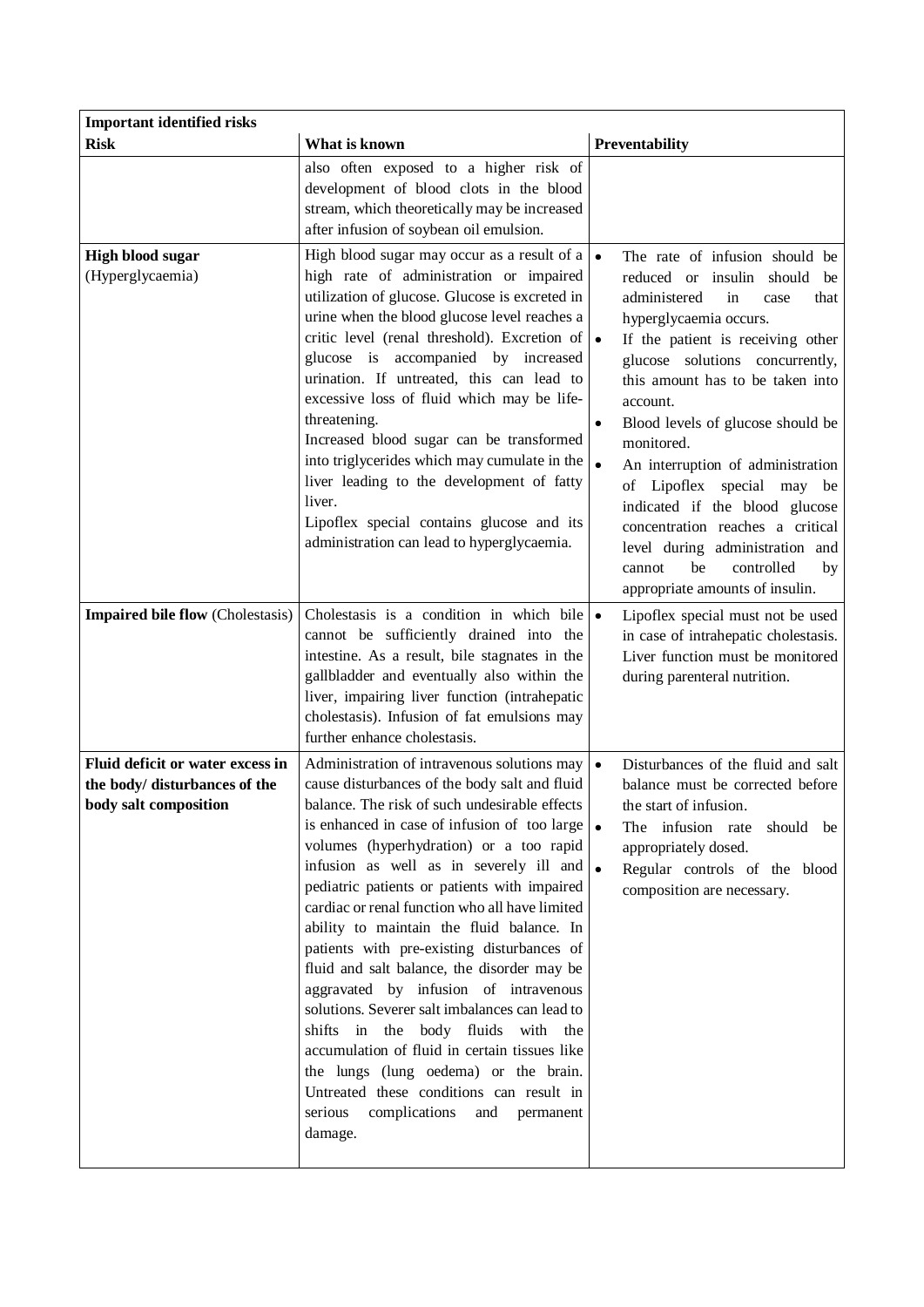| <b>Important identified risks</b> |                                                                                                                                                                                                                                                                                                                                     |                                                                                                                                                                                                                                                                                       |
|-----------------------------------|-------------------------------------------------------------------------------------------------------------------------------------------------------------------------------------------------------------------------------------------------------------------------------------------------------------------------------------|---------------------------------------------------------------------------------------------------------------------------------------------------------------------------------------------------------------------------------------------------------------------------------------|
| <b>Risk</b>                       | What is known                                                                                                                                                                                                                                                                                                                       | <b>Preventability</b>                                                                                                                                                                                                                                                                 |
|                                   | A special kind of a body salt imbalance<br>(acidosis) is when the body produces too<br>much acid (e.g. decompensated diabetes or<br>glucose utilization with lack of oxygen in the<br>tissues), or when the elimination of acids<br>from the body is impaired (e.g. renal<br>insufficiency or inadequate ventilation).              |                                                                                                                                                                                                                                                                                       |
| Refeeding syndrome                | Refeeding syndrome is a disturbance that $\bullet$<br>occurs as a result of reinstitution of nutrition<br>to patients who are starved or severely<br>malnourished. Refeeding or repletion of such<br>patients may lead to deficiency of some $\bullet$<br>essential salts in the body, i.e. potassium,<br>phosphorus and magnesium. | In starved or severely mal-<br>nourished patients the nutrition<br>must be reinstituted slowly and<br>gradually.<br>An adequate supplementation of<br>salts according to deviations from<br>normal values is necessary.<br>Regular controls of the blood<br>composition is necessary. |

| <b>Missing information</b>     |                                                                                                   |
|--------------------------------|---------------------------------------------------------------------------------------------------|
|                                | What is known                                                                                     |
| <b>Pregnancy and lactation</b> | There are no or limited amount of data from the use of Lipoflex special in pregnant               |
|                                | women.                                                                                            |
|                                | Parenteral nutrition may become necessary during pregnancy. Lipoflex special should               |
|                                | only be given to pregnant women after careful consideration.                                      |
|                                | Components/metabolites of Lipoflex special are excreted in human milk, but at                     |
|                                | therapeutic doses no effects on the breastfed newborns/infants are anticipated.                   |
|                                | Nevertheless, breast-feeding is not recommended for mothers on parenteral nutrition.              |
| <b>Patients with diabetes</b>  | There is only limited experience of its use in patients with diabetes mellitus or renal           |
| mellitus and renal failure     | failure.                                                                                          |
|                                | Like all large-volume infusion solutions, Lipoflex special should be administered with            |
|                                | caution to patients with impaired renal function.                                                 |
|                                | The doses should be adjusted individually in patients with renal insufficiency.                   |
|                                | Patients with diabetes mellitus are particularly prone to hyperglycemia. Therefore the            |
|                                | dosage should be adopted to the patients' individual needs and glucose tolerance. A slow          |
|                                | and stepwise increase of the infusion rate to the desired infusion rate avoids possible           |
|                                | complications. The blood glucose level should be monitored. If there is hyperglycaemia            |
|                                | the rate of infusion should be reduced or insulin should be administered. An interruption         |
|                                | of administration of the emulsion may be indicated if the blood glucose concentration             |
|                                | rises to above 14 mmol/ $1(250 \text{ mg/dl})$ during administration. If the patient is receiving |
|                                | other intravenous glucose solutions concurrently, the amount of additionally                      |
|                                | administered glucose has to be taken into account.                                                |

# **VI.2.5. Summary of additional risk minimisation measures by safety concern**

Not applicable. No additional risk minimisation measures are planned.